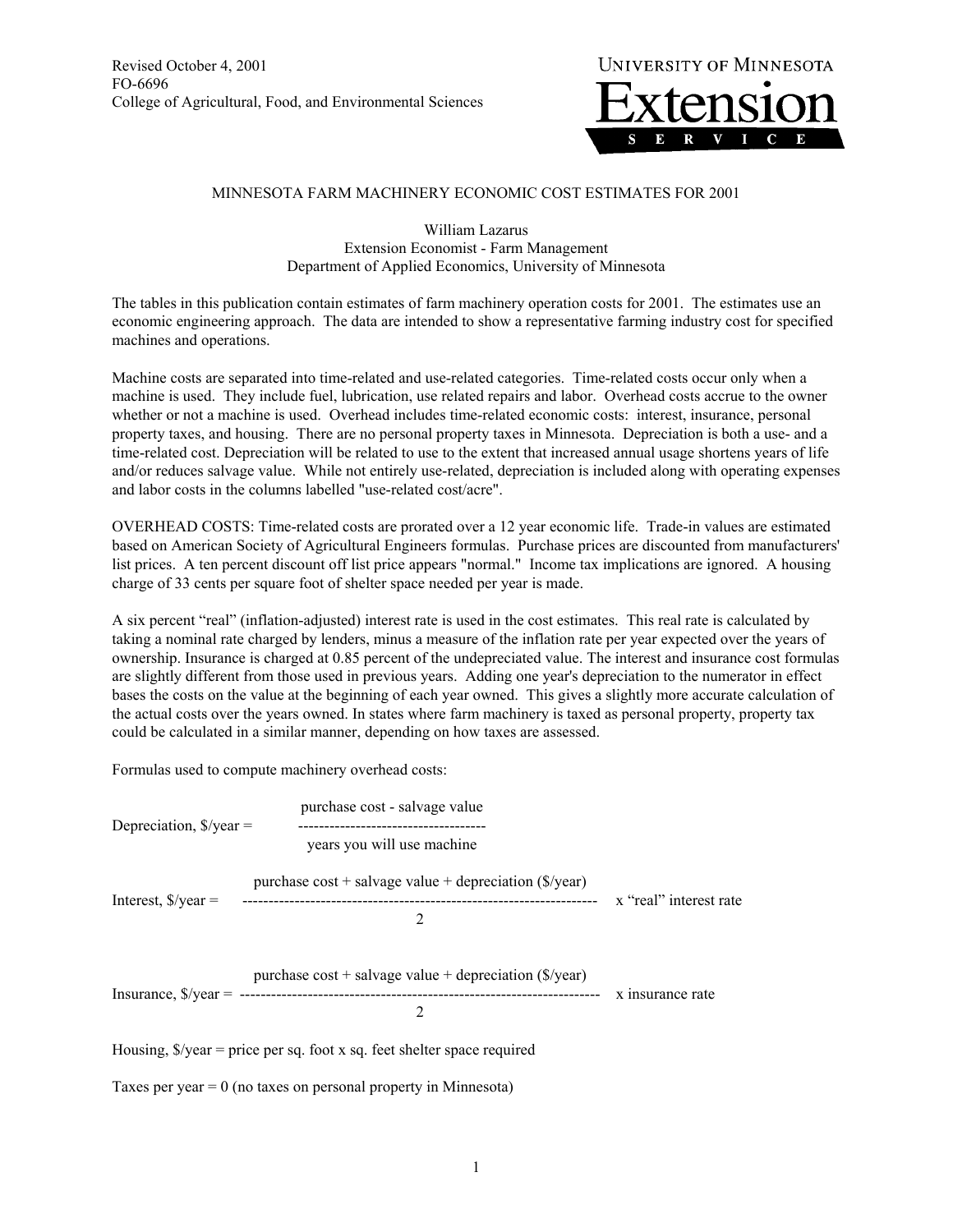OPERATING COSTS: Fuel cost is calculated by multiplying the fuel consumption by the price of fuel, with fuel consumption assumed to be 0.044 gallons of diesel fuel per PTO horsepower-hour on average for each implement type. Fuel consumption per acre is averaged across sizes within a given implement type. The price of farm diesel fuel is projected at \$1.00 per gallon. All power units, tractors, combines, trucks, etc., use diesel fuel. Lubrication cost is assumed to be 15 percent of fuel cost.

The formulas for repair and maintenance costs estimate total accumulated repair costs according to the accumulated hours of lifetime use. Repair and maintenance calculations are based on American Society of Agricultural Engineers formulas. The total cost is then divided by accumulated hours to arrive at an average per hour cost estimate. The amount of annual use of a machine is an estimate of the number of hours a commercial farmer would use that particular machine in one year.

Labor is charged at an hourly wage rate, which includes 30 percent benefits. Charge rates are \$10.50 per hour for unskilled labor and \$13.00 per hour for skilled labor. The skilled labor rate is generally used with the planting and harvesting equipment and sprayers. Labor per acre for an operation such as plowing or disking is calculated by using the work rate on the implement. Less labor per acre is used in a disking operation that covers more acres per hour than in a plowing operation. A small amount of extra labor is added over and above machine time to allow for downtime for tasks such as making adjustments and filling sprayers and planters. The labor adjustment ranges from 2 percent additional time for tillage to 33 percent for spraying.

These estimates will not represent any given individual's cost. Differences in buying power, repair programs, average annual use, and overall replacement programs should be considered when making adjustments. It may be useful to record actual expenses for at least a few of your implements and compare your costs to these estimates. These estimates will differ from records because they are estimates, but also because they are averaged over the use period and are expressed in today's dollars. If these estimates are compared to recorded costs that include repairs or depreciation based on historical costs, one adjustment that would be required for comparability would be to index the historical cost to current prices.

Machinery costs are substantial; control of them is important. Custom charges are often based upon them. No one should do custom work unless the charge will cover operating costs and use-related depreciation plus a return for one's risk and time. Ideally, all allocated per acre or hour overhead costs should also be covered by anyone offering to do custom work. The market for custom work usually does not cover all costs. The market is usually somewhere in between the Use-related costs and total costs.

The following tables provide the year 2001 machinery operation costs broken down into several categories. Some relevant supporting data also are included. A spreadsheet template is also available for downloading from the Department of Applied Economics web site, for use in analyzing specific situations or just to better understand the methods used to calculate the numbers. The address is: http://apecon.agri.umn.edu/crop.html

## ACCESS TO EDUCATIONAL PROGRAMS AND MATERIALS:

The University, including the University of Minnesota Extension Service, is committed to the policy that all persons shall have equal access to its programs, facilities, and employment without regard to race, color, creed, religion, national origin, sex, age, marital status, disability, public assistance status, veteran status, or sexual orientation.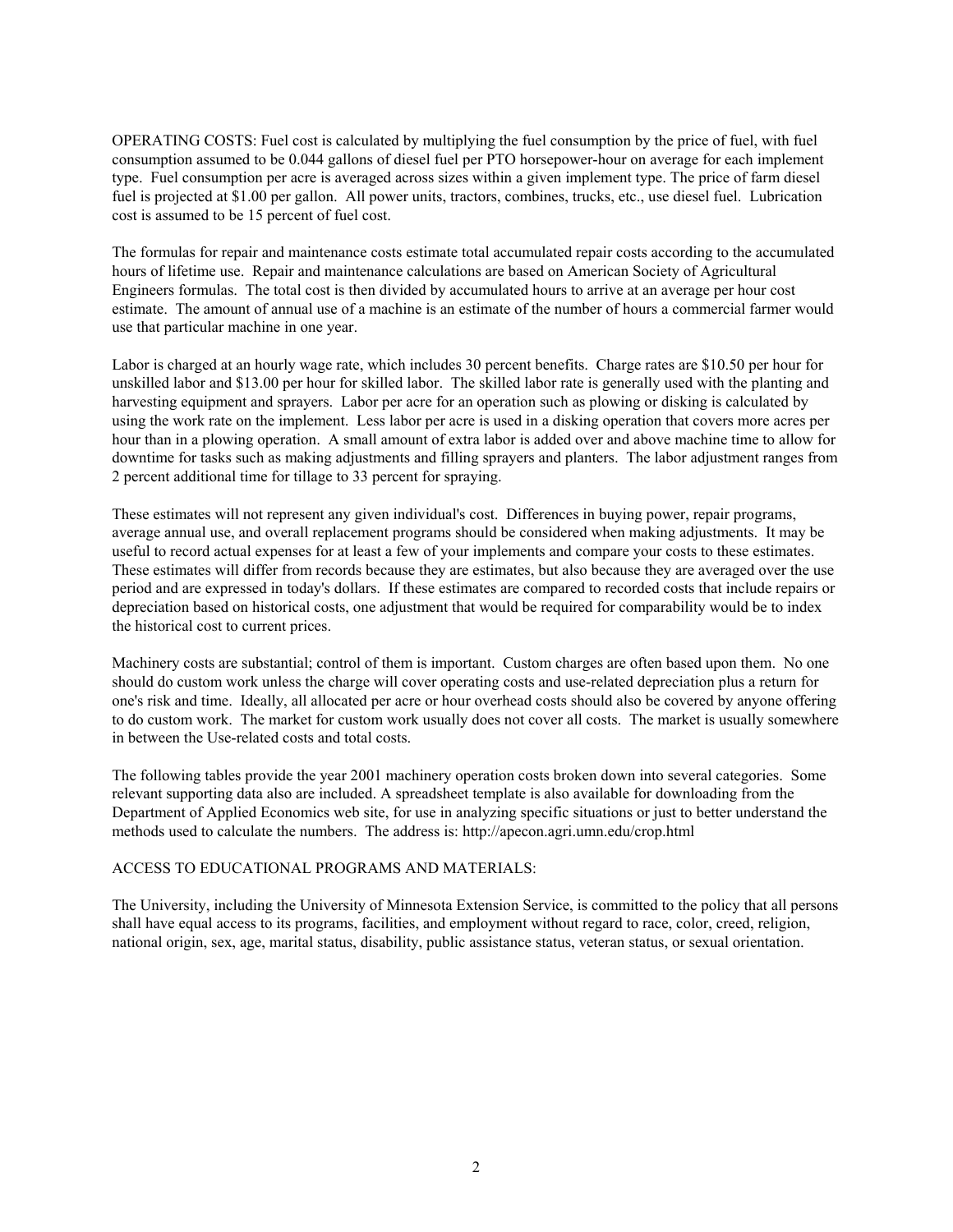|                                | Use-Related            | Total     |                                    | Use-Related             | Total     |
|--------------------------------|------------------------|-----------|------------------------------------|-------------------------|-----------|
|                                | Cost/Acre <sup>1</sup> | Cost/Acre |                                    | Cost/Accre <sup>1</sup> | Cost/Acre |
|                                |                        |           |                                    |                         |           |
| <b>Chisel Plow</b>             | 3.78                   | 5.30      | Anhydrous Applicator               | 5.59                    | 8.32      |
| Chisel Plow, Front Dsk         | 6.09                   | 8.64      | Fert Spreader                      | 1.81                    | 2.68      |
| Moldboard Plow                 | 10.13                  | 13.44     | Corn Stalk Chopper                 | 5.93                    | 7.49      |
| <b>Reversible Plow</b>         | 12.13                  | 15.48     | Potato Shredder                    | 6.00                    | 8.13      |
| <b>Field Cultivator</b>        | 2.27                   | 3.08      | <b>Stalk Shredder</b>              | 5.69                    | 7.76      |
| <b>Tandem Disk</b>             | 4.08                   | 5.35      | <b>Rock Picker</b>                 | 30.58                   | 40.70     |
| Tandem Disk H.D.               | 4.96                   | 6.83      | Mower-Conditioner                  | 6.90                    | 9.25      |
| <b>Offset Disk</b>             | 5.91                   | 7.90      | Rotary Hay Mower                   | 7.11                    | 8.57      |
| V-Ripper                       | 5.35                   | 7.37      | Rotary Mow/Cond                    | 5.41                    | 7.41      |
| Comb Fld Cult Incorp           | 3.83                   | 5.35      | Hay Rake (Hyd)                     | 5.35                    | 6.37      |
| Comb Disk & V-Ripper           | 8.44                   | 12.01     | Hay Swather-Cond                   | 5.97                    | 8.27      |
| Disk, Fld Cult Finish          | 4.74                   | 6.71      | Swather-Cond, Self-                | 8.69                    | 13.87     |
| Roller Harrow                  | 3.45                   | 4.68      | Prop                               |                         |           |
| Springtooth Drag               | 1.24                   | 1.83      | Grain Swather, Pull<br><b>Type</b> | 3.25                    | 4.54      |
| Row Crop Planter               | 5.04                   | 7.14      | Grain Swather, Self-               | 6.01                    | 9.58      |
| Min-Til Planter                | 6.25                   | 8.68      | Prop                               |                         |           |
| <b>Potato Planter Filler</b>   | 2.74                   | 5.09      | Hay Baler PTO Twine                | 7.65                    | 9.13      |
| <b>Potato Row Marker</b>       | 8.47                   | 12.90     | <b>Round Baler</b>                 | 9.39                    | 11.04     |
| Potato Planter                 | 17.79                  | 26.63     | Rd Baler/Wrap                      | 14.53                   | 17.17     |
| <b>Beet Planter</b>            | 15.18                  | 23.69     | Large Rectangular Baler            | 6.18                    | 9.95      |
| <b>Grain Drill</b>             | 5.18                   | 7.60      | Forage Harvester                   | 35.19                   | 48.75     |
| <b>Presswheel Drill</b>        | 6.82                   | 9.91      | Forage SP Harvstr                  | 41.90                   | 65.64     |
| Air Seeder Drill               | 6.65                   | 10.10     | <b>Combine Grain Head</b>          | 10.51                   | 13.34     |
| No-Till Drill                  | 8.50                   | 12.50     | Combine Soybean Hd                 | 16.18                   | 20.58     |
| Cultivator                     | 3.01                   | 3.94      | Combine Corn Hd                    | 17.25                   | 22.21     |
| <b>Cultivator High Residue</b> | 4.06                   | 5.49      | Potato Windrower                   | 30.97                   | 44.09     |
| Rotary Hoe                     | 1.19                   | 1.54      | Potato Harvester Seed              | 59.67                   | 74.18     |
| Potato Cultivator              | 4.07                   | 5.12      | Potato Harvester                   | 53.08                   | 66.81     |
| Sugar Beet Cult                | 7.03                   | 10.37     | Disk Bean Top Cutter               | 6.47                    | 8.76      |
| Boom Sprayer, Self-            | 2.88                   | 4.17      | Sugar Beet Lifter                  | 25.44                   | 34.81     |
| Prop                           |                        |           | Sugar Beet Topper                  | 7.99                    | 11.20     |
| Boom Sprayer                   | 1.45                   | 1.77      | Sugar Beet Wagon                   | 12.97                   | 18.46     |
| Sprayer High Pressure          | 2.07                   | 2.77      | Hay Stacker                        | 11.42                   | 13.87     |
| <b>Hooded Sprayer</b>          | 2.83                   | 3.54      |                                    |                         |           |

Summary of Per Acre Use-Related Costs and Total Cost for Implements with Associated Power Units, Averaged Over All Sizes by Implement Type

<sup>1</sup> Use-related cost/acre includes fuel, lubricants, repairs and maintenance, labor, and power and implement depreciation (depreciation is both time-related and use-related). The difference between use-related cost and total cost is that total cost also includes overhead costs (interest, insurance, and housing).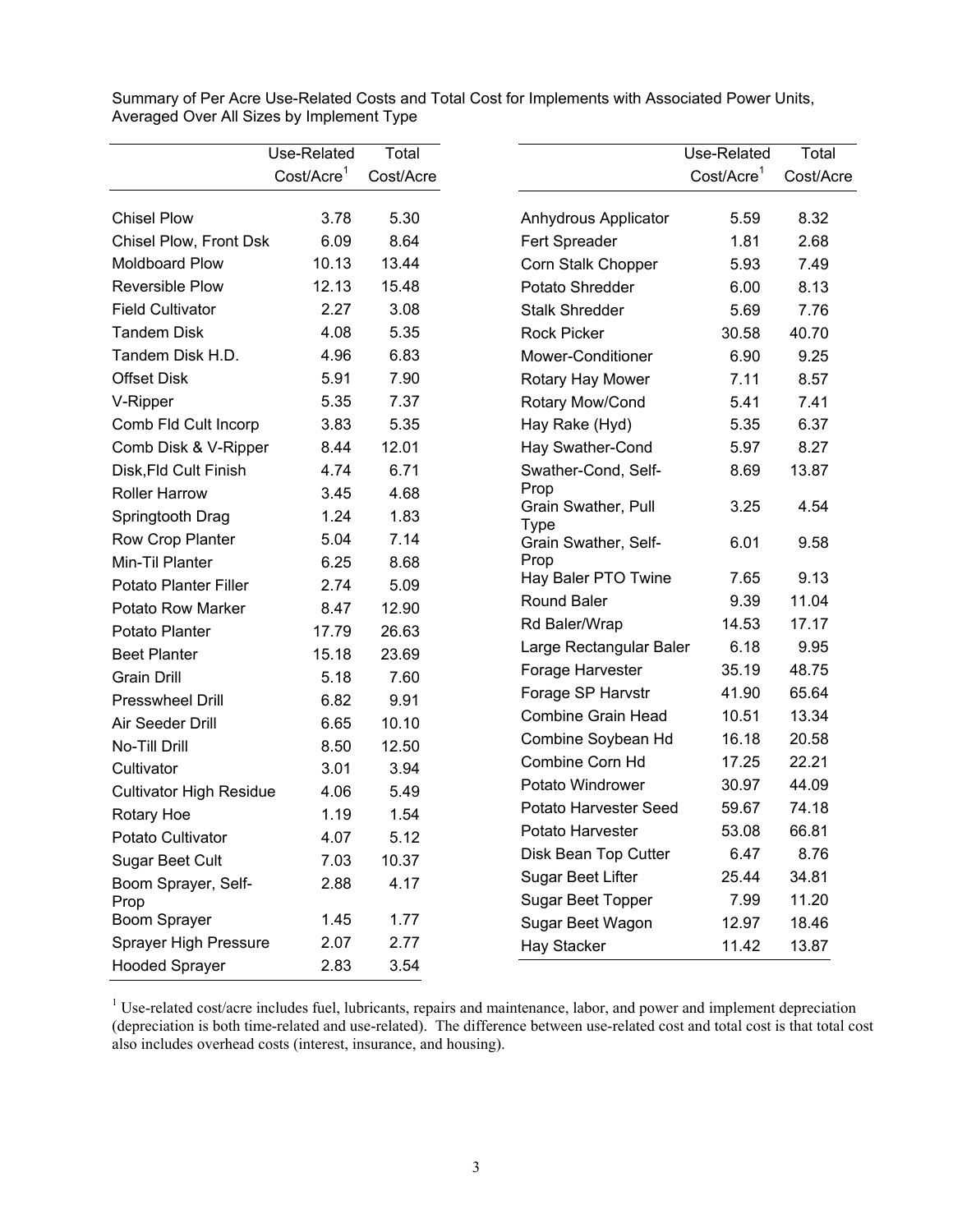|                                              | Net Cost                | Annual | Fuel &   | Maintenance | Depreciation | --Overhead <sup>3</sup> -- |          |          | --Total Cost-- | Diesel  |
|----------------------------------------------|-------------------------|--------|----------|-------------|--------------|----------------------------|----------|----------|----------------|---------|
| Tractor or                                   | of a New                | Hours  | Oil Cost | & Repair    | Cost Per     | Cost Per                   | Cost Per | Per Year | Per Hour       | Use/Hr  |
| Combine $HP1$                                | Power Unit <sup>2</sup> | of Use | Per Hour | Cost/Hr     | Hour         | Year                       | Hour     | Of Use   | Of Use         | Gallons |
| <b>Tractors and Combines (Without Heads)</b> |                         |        |          |             |              |                            |          |          |                |         |
| 40                                           | 19,700                  | 400    | 2.02     | 0.66        | 2.89         | 944                        | 2.36     | 3,176    | 7.94           | 1.76    |
| 60                                           | 24,400                  | 400    | 3.04     | 0.82        | 3.59         | 1,165                      | 2.91     | 4,142    | 10.35          | 2.64    |
| 75                                           | 30,200                  | 400    | 3.80     | 1.07        | 4.34         | 1,453                      | 3.63     | 5,134    | 12.83          | 3.30    |
| <b>105 MFWD</b>                              | 57,600                  | 450    | 5.31     | 1.73        | 6.70         | 2,852                      | 6.34     | 9,035    | 20.08          | 4.62    |
| 130 MFWD                                     | 76,100                  | 450    | 6.58     | 2.28        | 8.85         | 3,755                      | 8.35     | 11,725   | 26.06          | 5.72    |
| 160 MFWD                                     | 93,900                  | 500    | 8.10     | 3.13        | 10.92        | 4,440                      | 8.88     | 15,516   | 31.03          | 7.04    |
| <b>200 MFWD</b>                              | 112,800                 | 500    | 10.12    | 3.76        | 13.12        | 5,324                      | 10.65    | 18,826   | 37.65          | 8.80    |
| 225 MFWD                                     | 124,200                 | 400    | 11.39    | 3.31        | 17.93        | 5,889                      | 14.72    | 18,938   | 47.35          | 9.90    |
| 225 Tracked Tractor                          | 135,800                 | 400    | 11.39    | 2.17        | 19.60        | 6,431                      | 16.08    | 19,695   | 49.24          | 9.90    |
| 260 (226 PTO) 4WD                            | 110,200                 | 400    | 11.45    | 1.76        | 15.91        | 5,234                      | 13.09    | 16,880   | 42.20          | 9.95    |
| 310 (270 PTO) 4WD                            | 120,700                 | 400    | 13.65    | 1.93        | 17.42        | 5,725                      | 14.31    | 18,925   | 47.31          | 11.87   |
| 360 (313 PTO) 4WD                            | 133,900                 | 400    | 15.85    | 2.14        | 19.33        | 6,342                      | 15.85    | 21,269   | 53.17          | 13.78   |
| 425 (370 PTO) 4WD                            | 156,300                 | 400    | 18.71    | 2.50        | 22.56        | 7,389                      | 18.47    | 24,898   | 62.24          | 16.27   |
| 220 HP Combine                               | 124,400                 | 300    | 11.13    | 20.75       | 28.03        | 5,485                      | 18.28    | 23,460   | 78.20          | 9.68    |
| 275 HP Combine                               | 149,500                 | 300    | 13.92    | 24.94       | 33.68        | 6,599                      | 22.00    | 28,361   | 94.54          | 12.10   |

<sup>1</sup>HP shown for the smaller tractors is PTO horsepower. Engine HP is shown for the larger tractors. PTO HP for the larger tractors runs about 87% of engine HP, and is shown in parentheses. Fuel use is estimated at 0.044 gallons of diesel fuel per hour per PTO HP.

<sup>2</sup>Net cost of a new unit assumes no trade-in. Farm machinery is exempt from sales tax in Minnesota so no sales tax is included.

<sup>3</sup>Overhead costs include interest, insurance, and housing but not depreciation, which is shown separately because it varies to some extent with use. Overhead per hour will vary with annual use.

|                          | Tractor         | Net Cost   |       | $-$ - Estimated $-$ | Power    | Labor    | --Implement Cost/Acre-- |         |                 | Total        | Use-related        | Diesel   |
|--------------------------|-----------------|------------|-------|---------------------|----------|----------|-------------------------|---------|-----------------|--------------|--------------------|----------|
|                          | Size            | of A New   |       | Work Performed      | Cost     | Cost     |                         | Deprec- | Over-           | Cost         | Cost               | Fuel     |
| Implement                | (HP)            | Implement' |       | Acres/hr Acres/yr   | Per Acre | Per Acre | Repairs                 | iation  | head $\epsilon$ | $/$ Acre $3$ | /Acre <sup>4</sup> | Gal/Acre |
| <b>Tillage Equipment</b> |                 |            |       |                     |          |          |                         |         |                 |              |                    |          |
| Chisel Plow 11 Ft        | 75              | 5.900      | 6.23  | 499                 | 2.13     | 1.72     | 0.29                    | 0.64    | 0.70            | 5.48         | 4.20               | 0.59     |
| Chisel Plow 15 Ft        | 130 MFWD        | 7.600      | 8.50  | 680                 | 2.98     | .26      | 0.27                    | 0.61    | 0.65            | 5.76         | 4.13               | 0.59     |
| Chisel Plow 19 Ft        | 160 MFWD        | 13.200     | 10.77 | 861                 | 2.81     | 0.99     | 0.38                    | 0.83    | 0.82            | 5.84         | 4.19               | 0.59     |
| Chisel Plow 23 Ft        | <b>200 MFWD</b> | 16,600     | 13.03 | 1.043               | 2.80     | 0.82     | 0.39                    | 0.86    | 0.84            | 5.72         | 4.05               | 0.59     |

<sup>1</sup>See footnotes at end of table.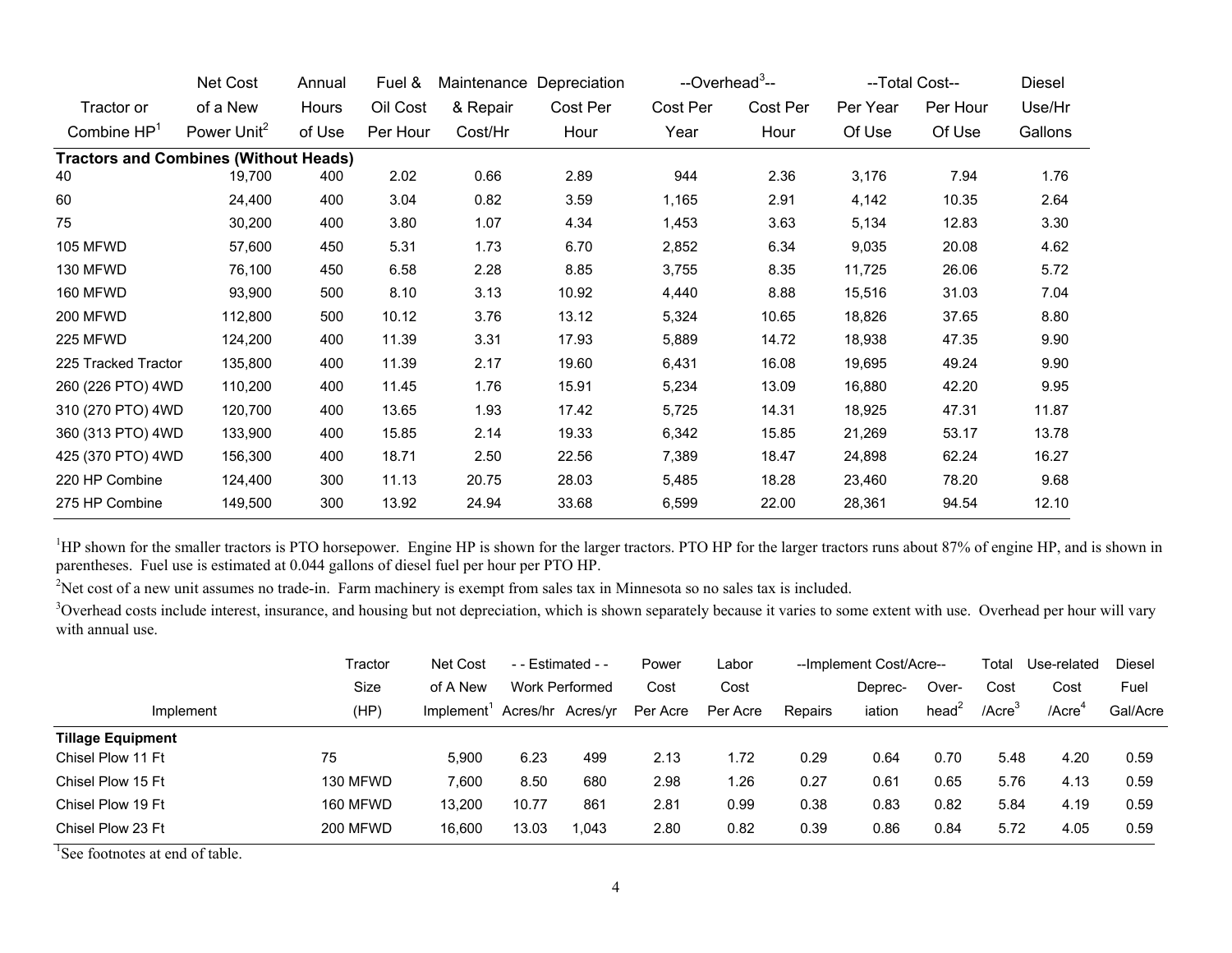|                                                 | Tractor         | Net Cost                                 | - - Estimated - - |                | Power    | Labor    | --Implement Cost/Acre-- |         |       | Total        | Use-related  | Diesel   |
|-------------------------------------------------|-----------------|------------------------------------------|-------------------|----------------|----------|----------|-------------------------|---------|-------|--------------|--------------|----------|
|                                                 | Size            | of A New                                 |                   | Work Performed | Cost     | Cost     |                         | Deprec- | Over- | Cost         | Cost         | Fuel     |
| Implement                                       | (HP)            | Implement <sup>1</sup> Acres/hr Acres/yr |                   |                | Per Acre | Per Acre | Repairs                 | iation  | head  | $/$ Acre $2$ | $/$ Acre $3$ | Gal/Acre |
| <b>Tillage Equipment (continued)</b>            |                 |                                          |                   |                |          |          |                         |         |       |              |              |          |
| Chisel Plow 31 Ft                               | 225 MFWD        | 21,000                                   | 17.57             | 1,405          | 2.73     | 0.61     | 0.37                    | 0.81    | 0.79  | 5.31         | 3.68         | 0.59     |
| Chisel Plow 37 Ft                               | 310 4WD         | 23,900                                   | 20.97             | 1,677          | 2.29     | 0.51     | 0.35                    | 0.77    | 0.76  | 4.68         | 3.24         | 0.59     |
| Chisel Plow 57 Ft                               | 425 4WD         | 38,700                                   | 32.30             | 2,584          | 2.03     | 0.33     | 0.37                    | 0.81    | 0.77  | 4.31         | 2.97         | 0.59     |
| Chisel Plow, Front Dsk 8.8 Ft                   | 105 MFWD        | 10,100                                   | 4.96              | 397            | 4.07     | 2.16     | 0.40                    | 1.51    | 1.33  | 9.46         | 6.86         | 0.95     |
| Chisel Plow, Front Dsk 16.3 Ft                  | 200 MFWD        | 18,100                                   | 9.21              | 737            | 4.09     | 1.16     | 0.38                    | 1.46    | 1.24  | 8.32         | 5.93         | 0.95     |
| Chisel Plow, Front Dsk 18.8 Ft Fold             | 260 4WD         | 23,800                                   | 10.63             | 850            | 3.99     | 1.01     | 0.44                    | 1.66    | 1.38  | 8.47         | 5.86         | 0.95     |
| Chisel Plow, Front Dsk 21.3 Ft Fold             | 310 4WD         | 27,400                                   | 12.04             | 963            | 3.89     | 0.89     | 0.44                    | 1.69    | 1.39  | 8.30         | 5.72         | 0.95     |
| Moldboard Plow 4 Bottom-18, 6 Ft                | 75              | 11,400                                   | 2.78              | 334            | 4.76     | 3.85     | 1.77                    | 1.85    | 1.72  | 13.95        | 10.93        | 1.32     |
| Moldboard Plow 5 Bottom-18, 7.5 Ft              | 105 MFWD        | 14,100                                   | 3.48              | 417            | 5.76     | 3.08     | 1.75                    | 1.83    | 1.71  | 14.13        | 10.60        | 1.32     |
| Moldboard Plow 6 Bottom-18, 9 Ft                | 130 MFWD        | 16,700                                   | 4.17              | 542            | 6.18     | 2.57     | 1.84                    | 1.67    | 1.56  | 13.82        | 10.26        | 1.32     |
| Moldboard Plow 8 Bottom-18, 12 Ft               | 160 MFWD        | 22,400                                   | 5.56              | 723            | 5.64     | 1.93     | 1.85                    | 1.68    | 1.56  | 12.65        | 9.49         | 1.32     |
| Moldboard Plow 10 Bottom-18, 15 Ft              | 260 4WD         | 29,900                                   | 6.95              | 1,043          | 5.94     | 1.54     | 2.22                    | 1.55    | 1.43  | 12.68        | 9.36         | 1.32     |
| Reversible Plow 2 Bottom-18, 3 Ft               | 60              | 2,600                                    | 1.39              | 209            | 7.48     | 7.70     | 0.96                    | 0.67    | 0.73  | 17.55        | 14.73        | 1.93     |
| Reversible Plow 5 Bottom-18, 7.5 Ft             | 160 MFWD        | 7,800                                    | 3.48              | 522            | 8.82     | 3.08     | 1.16                    | 0.81    | 0.79  | 14.65        | 11.31        | 1.93     |
| Reversible Plow 5 Bottom-18, 7.5 Ft HD 160 MFWD |                 | 10,900                                   | 3.48              | 522            | 8.82     | 3.08     | 1.62                    | 1.13    | 1.10  | 15.75        | 12.09        | 1.93     |
| Reversible Plow 8 Bottom-18, 12 Ft              | 225 MFWD        | 15,300                                   | 5.56              | 835            | 8.68     | 1.93     | 1.42                    | 0.99    | 0.96  | 13.99        | 10.37        | 1.93     |
| Field Cultivator 12.5 Ft                        | 75              | 6,300                                    | 9.02              | 1,082          | 1.39     | 1.19     | 0.24                    | 0.32    | 0.33  | 3.47         | 2.73         | 0.33     |
| Field Cultivator 18 Ft                          | <b>105 MFWD</b> | 10,700                                   | 12.98             | 1,558          | 1.52     | 0.83     | 0.29                    | 0.37    | 0.37  | 3.38         | 2.52         | 0.33     |
| Field Cultivator 28 Ft                          | 160 MFWD        | 17,400                                   | 20.19             | 2,423          | 1.52     | 0.53     | 0.30                    | 0.39    | 0.39  | 3.13         | 2.30         | 0.33     |
| Field Cultivator 37 Ft                          | 225 MFWD        | 22,700                                   | 26.68             | 3,202          | 1.73     | 0.40     | 0.30                    | 0.38    | 0.38  | 3.19         | 2.26         | 0.33     |
| Field Cultivator 47 Ft                          | 260 4WD         | 32,500                                   | 33.90             | 4,068          | 1.29     | 0.32     | 0.33                    | 0.43    | 0.42  | 2.79         | 1.99         | 0.33     |
| Field Cultivator 60 Ft                          | 310 4WD         | 40,300                                   | 43.27             | 5,193          | 1.16     | 0.25     | 0.32                    | 0.42    | 0.40  | 2.55         | 1.82         | 0.33     |
| Tandem Disk 8.8 Ft Rigid                        | 40              | 5,900                                    | 5.09              | 509            | 1.70     | 2.10     | 0.26                    | 0.69    | 0.60  | 5.35         | 4.29         | 0.47     |
| Tandem Disk 11 Ft Rigid                         | 60              | 6,600                                    | 6.40              | 640            | 1.68     | 1.67     | 0.35                    | 0.61    | 0.56  | 4.87         | 3.85         | 0.47     |
| Tandem Disk 15 Ft Rigid                         | 105 MFWD        | 12,800                                   | 8.73              | 873            | 2.23     | 1.23     | 0.49                    | 0.87    | 0.76  | 5.57         | 4.09         | 0.47     |
| Tandem Disk 21 Ft Rigid                         | 160 MFWD        | 19,900                                   | 12.22             | 1,222          | 2.41     | 0.88     | 0.55                    | 0.97    | 0.82  | 5.62         | 4.07         | 0.47     |
| Tandem Disk H.D.12 Ft Rigid                     | 130 MFWD        | 10,400                                   | 6.98              | 698            | 3.66     | 1.53     | 0.50                    | 0.88    | 0.77  | 7.35         | 5.38         | 0.76     |
| Tandem Disk H.D.18 Ft Fold                      | 160 MFWD        | 19,800                                   | 10.47             | 1,047          | 3.06     | 1.02     | 0.63                    | 1.12    | 0.96  | 6.80         | 4.99         | 0.76     |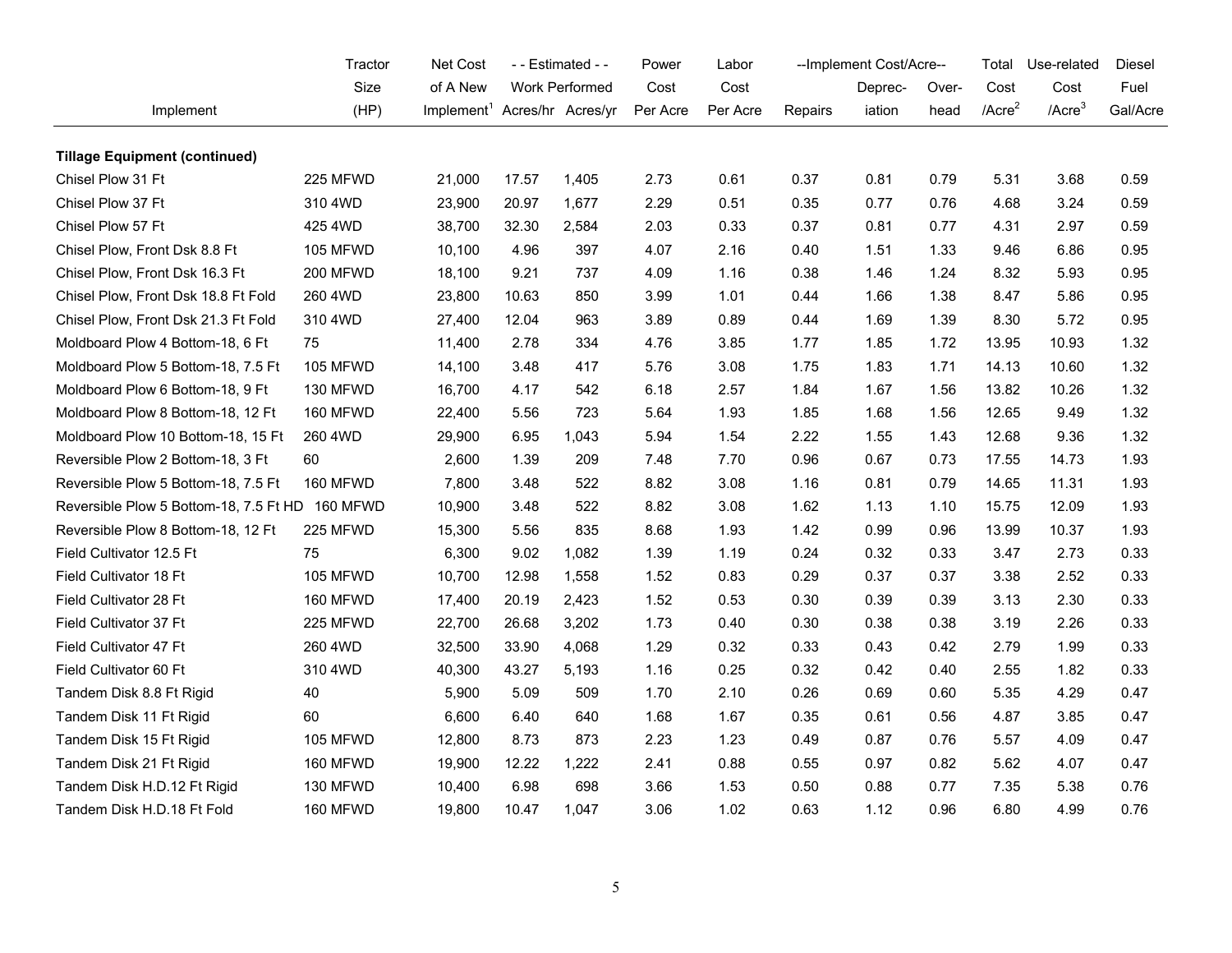|                              | Tractor         | Net Cost                                 |       | - - Estimated - - | Power    | Labor    |         | --Implement Cost/Acre-- |       | Total        | Use-related  | Diesel   |
|------------------------------|-----------------|------------------------------------------|-------|-------------------|----------|----------|---------|-------------------------|-------|--------------|--------------|----------|
|                              | Size            | of A New                                 |       | Work Performed    | Cost     | Cost     |         | Deprec-                 | Over- | Cost         | Cost         | Fuel     |
| Implement                    | (HP)            | Implement <sup>1</sup> Acres/hr Acres/yr |       |                   | Per Acre | Per Acre | Repairs | iation                  | head  | $/$ Acre $2$ | $/$ Acre $3$ | Gal/Acre |
| Tandem Disk H.D.30 Ft Fold   | 360 4WD         | 33,400                                   | 17.45 | 1,745             | 3.01     | 0.61     | 0.64    | 1.13                    | 0.94  | 6.34         | 4.49         | 0.76     |
| Offset Disk 7 Ft             | 60              | 5,700                                    | 3.25  | 325               | 3.21     | 3.30     | 0.40    | 1.04                    | 0.89  | 8.84         | 7.05         | 0.83     |
| Offset Disk 12 Ft            | 105 MFWD        | 10,400                                   | 5.56  | 556               | 3.61     | 1.93     | 0.42    | 1.11                    | 0.95  | 8.02         | 5.93         | 0.83     |
| Offset Disk 16 Ft            | 130 MFWD        | 12,900                                   | 7.42  | 742               | 3.58     | 1.44     | 0.40    | 1.03                    | 0.91  | 7.36         | 5.32         | 0.83     |
| Offset Disk 21 Ft Wing       | 200 MFWD        | 18,400                                   | 9.74  | 974               | 3.78     | 1.10     | 0.43    | 1.12                    | 0.95  | 7.38         | 5.34         | 0.83     |
| V-Ripper 25" O.C., 10 Ft     | 160 MFWD        | 11,700                                   | 6.18  | 618               | 4.86     | 1.73     | 0.61    | 1.03                    | 0.99  | 9.22         | 6.79         | 1.00     |
| V-Ripper 25" O.C., 14 Ft     | 200 MFWD        | 14,300                                   | 8.65  | 865               | 4.33     | 1.24     | 0.53    | 0.89                    | 0.87  | 7.87         | 5.77         | 1.00     |
| V-Ripper 25" O.C., 18 Ft     | 260 4WD         | 18,300                                   | 11.13 | 1,113             | 3.92     | 0.96     | 0.53    | 0.89                    | 0.87  | 7.17         | 5.12         | 1.00     |
| V-Ripper 25" O.C., 25 Ft     | 360 4WD         | 22,100                                   | 15.45 | 1,545             | 3.57     | 0.69     | 0.46    | 0.77                    | 0.76  | 6.26         | 4.47         | 1.00     |
| V-Ripper 30" O.C., 12.5 Ft   | 200 MFWD        | 9,700                                    | 7.73  | 773               | 4.72     | 1.39     | 0.41    | 0.68                    | 0.68  | 7.87         | 5.81         | 1.00     |
| V-Ripper 30" O.C., 17 Ft     | 260 4WD         | 12,400                                   | 10.51 | 1,051             | 4.08     | 1.02     | 0.38    | 0.64                    | 0.64  | 6.76         | 4.87         | 1.00     |
| V-Ripper 30" O.C., 22.5 Ft   | 360 4WD         | 17,900                                   | 13.91 | 1,391             | 3.84     | 0.77     | 0.42    | 0.70                    | 0.70  | 6.42         | 4.58         | 1.00     |
| Comb Fld Cult Incorp 16 Ft   | 160 MFWD        | 17,700                                   | 11.54 | 1,154             | 2.62     | 0.93     | 0.49    | 0.91                    | 0.77  | 5.71         | 4.18         | 0.55     |
| Comb Fld Cult Incorp 23 Ft   | 200 MFWD        | 29,100                                   | 16.59 | 1,659             | 2.29     | 0.65     | 0.57    | 1.04                    | 0.87  | 5.41         | 3.90         | 0.55     |
| Comb Fld Cult Incorp 25 Ft   | 260 4WD         | 31,400                                   | 18.03 | 1,803             | 2.34     | 0.59     | 0.56    | 1.03                    | 0.87  | 5.39         | 3.80         | 0.55     |
| Comb Fld Cult Incorp 33 Ft   | 310 4WD         | 40,000                                   | 23.80 | 2,380             | 2.04     | 0.45     | 0.54    | 1.00                    | 0.84  | 4.87         | 3.43         | 0.55     |
| Comb Disk & V-Ripper 12.5 Ft | 225 MFWD        | 21,400                                   | 6.44  | 644               | 7.30     | 1.66     | 0.76    | 1.97                    | 1.61  | 13.30        | 9.40         | 1.49     |
| Comb Disk & V-Ripper 17.5 Ft | 360 4WD         | 27,400                                   | 9.02  | 902               | 5.85     | 1.19     | 0.69    | 1.80                    | 1.50  | 11.03        | 7.77         | 1.49     |
| Comb Disk & V-Ripper 22.5 Ft | 425 4WD         | 47,400                                   | 11.59 | 1,159             | 5.47     | 0.92     | 0.93    | 2.42                    | 1.96  | 11.71        | 8.15         | 1.49     |
| Disk, Fld Cult Finish 13 Ft  | 130 MFWD        | 13,000                                   | 6.70  | 670               | 3.74     | 1.60     | 0.44    | 1.15                    | 1.06  | 7.99         | 5.68         | 0.72     |
| Disk, Fld Cult Finish 22 Ft  | 200 MFWD        | 23,500                                   | 11.33 | 1,133             | 3.26     | 0.95     | 0.47    | 1.23                    | 1.06  | 6.96         | 4.96         | 0.72     |
| Disk, Fld Cult Finish 30 Ft  | 260 4WD         | 31,500                                   | 15.45 | 1,545             | 2.82     | 0.69     | 0.46    | 1.21                    | 1.03  | 6.21         | 4.34         | 0.72     |
| Disk, Fld Cult Finish 38 Ft  | 310 4WD         | 38,200                                   | 19.58 | 1,958             | 2.55     | 0.55     | 0.44    | 1.16                    | 0.98  | 5.67         | 3.96         | 0.72     |
| Roller Harrow 12 Ft          | 75              | 9,900                                    | 7.42  | 742               | 1.71     | 1.44     | 0.30    | 0.79                    | 0.71  | 4.95         | 3.76         | 0.43     |
| Roller Harrow 28 Ft          | 160 MFWD        | 25,900                                   | 17.31 | 1,731             | 1.81     | 0.62     | 0.34    | 0.89                    | 0.75  | 4.41         | 3.15         | 0.43     |
| Springtooth Drag 30 Ft       | 60              | 9,000                                    | 21.64 | 649               | 0.46     | 0.52     | 0.08    | 0.75                    | 0.69  | 2.51         | 1.69         | 0.11     |
| Springtooth Drag 48 Ft       | 75              | 11,400                                   | 34.62 | 1,212             | 0.39     | 0.33     | 0.07    | 0.51                    | 0.50  | 1.80         | 1.19         | 0.11     |
| Springtooth Drag 58 Ft       | <b>105 MFWD</b> | 13,200                                   | 41.83 | 4,183             | 0.48     | 0.25     | 0.10    | 0.17                    | 0.17  | 1.17         | 0.85         | 0.11     |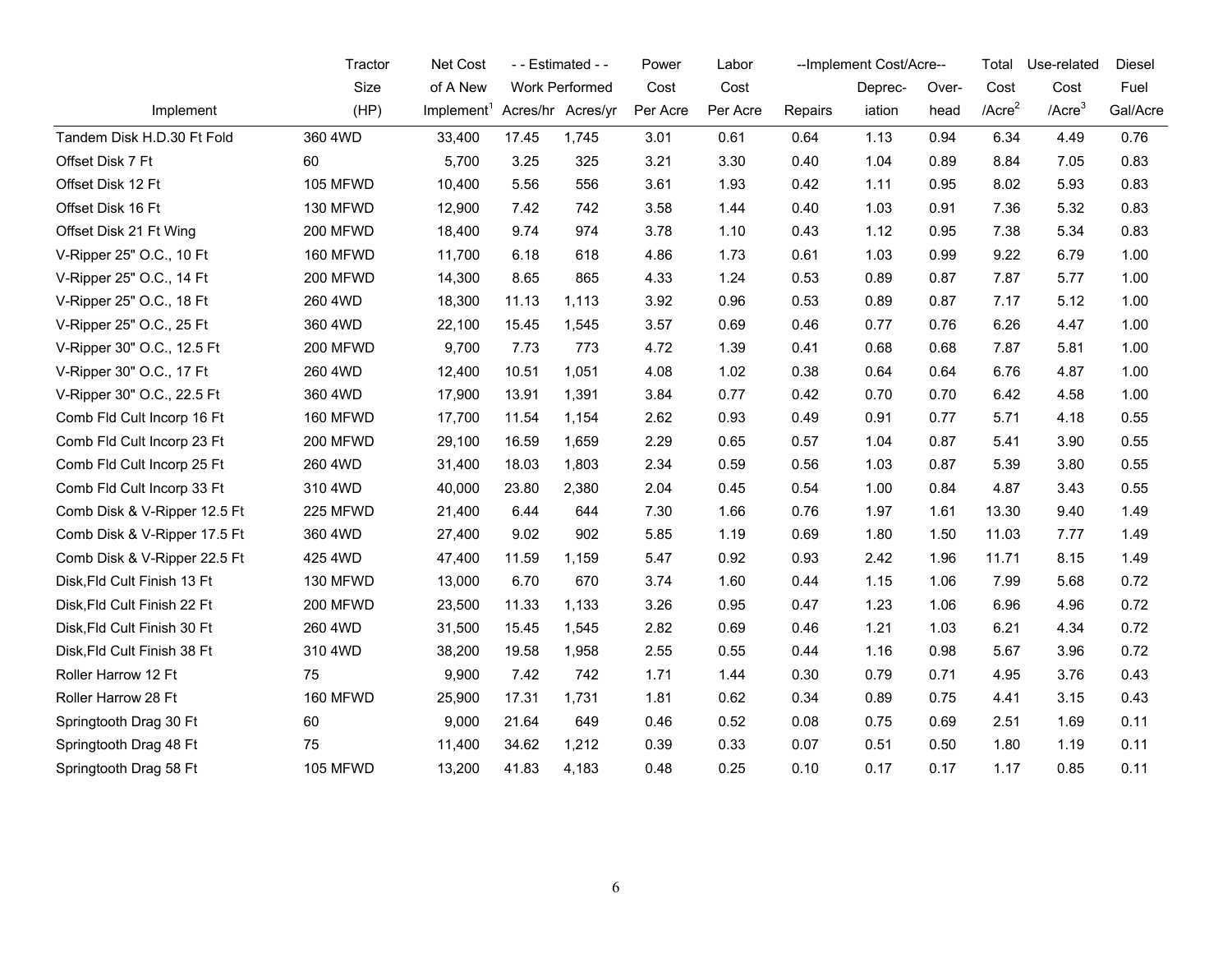|                                   | Tractor         | Net Cost                                 | - - Estimated - - |                | Power    | Labor          |         | --Implement Cost/Acre-- |       | Total        | Use-related  | Diesel   |
|-----------------------------------|-----------------|------------------------------------------|-------------------|----------------|----------|----------------|---------|-------------------------|-------|--------------|--------------|----------|
|                                   | Size            | of A New                                 |                   | Work Performed | Cost     | Cost           |         | Deprec-                 | Over- | Cost         | Cost         | Fuel     |
| Implement                         | (HP)            | Implement <sup>1</sup> Acres/hr Acres/yr |                   |                | Per Acre | Per Acre       | Repairs | iation                  | head  | $/$ Acre $2$ | $/$ Acre $3$ | Gal/Acre |
| <b>Planting Equipment</b>         |                 |                                          |                   |                |          |                |         |                         |       |              |              |          |
| Row Crop Planter 4 Row-36, 12 Ft  | 40              | 13,300                                   | 5.60              | 392            | 1.45     | 2.69           | 0.70    | 1.65                    | 1.83  | 8.32         | 6.07         | 0.34     |
| Row Crop Planter 6 Row-30, 15 Ft  | 60              | 13,500                                   | 7.00              | 490            | 1.44     | 2.15           | 0.57    | 1.34                    | 1.50  | 7.00         | 5.08         | 0.34     |
| Row Crop Planter 8 Row-30, 20 Ft  | 75              | 20,700                                   | 9.33              | 653            | 1.36     | 1.62           | 0.65    | 1.54                    | 1.69  | 6.86         | 4.78         | 0.34     |
| Row Crop Planter 12 Row-30, 30 Ft | 105 MFWD        | 30,700                                   | 14.00             | 980            | 1.45     | 1.08           | 0.64    | 1.52                    | 1.67  | 6.37         | 4.24         | 0.34     |
| Min-Til Planter 4 Row-36, 12 Ft   | 60              | 12,000                                   | 5.09              | 356            | 2.05     | 2.96           | 0.69    | 1.64                    | 1.83  | 9.17         | 6.76         | 0.53     |
| Min-Til Planter 6 Row-30, 15 Ft   | 75              | 17,300                                   | 6.36              | 509            | 2.03     | 2.37           | 0.92    | 1.65                    | 1.82  | 8.79         | 6.40         | 0.53     |
| Min-Til Planter 8 Row-30, 20 Ft   | 105 MFWD        | 23,000                                   | 8.48              | 594            | 2.35     | 1.78           | 0.80    | 1.88                    | 2.06  | 8.86         | 6.06         | 0.53     |
| Min-Til Planter 12 Row-30, 30 Ft  | 160 MFWD        | 45,100                                   | 12.73             | 1,273          | 2.41     | 1.18           | 1.54    | 1.72                    | 1.84  | 8.70         | 6.16         | 0.53     |
| Min-Til Planter 16 Row-30, 40 Ft  | 200 MFWD        | 59,900                                   | 16.97             | 2,206          | 2.23     | 0.89           | 2.04    | 1.32                    | 1.42  | 7.91         | 5.86         | 0.53     |
| Potato Planter Filler 19 Ft       | None            | 13,900                                   | 5.75              | 322            | 0.04     | $\blacksquare$ | 0.62    | 2.10                    | 2.33  | 5.09         | 2.74         | 0.02     |
| Potato Row Marker 4 Row, 12.6 Ft  | 130 MFWD        | 13,000                                   | 4.98              | 214            | 4.98     | 3.24           | 0.22    | 2.95                    | 3.13  | 14.52        | 9.72         | 0.93     |
| Potato Row Marker 6 Row, 19 Ft    | 160 MFWD        | 20,300                                   | 7.47              | 321            | 4.14     | 2.16           | 0.23    | 3.07                    | 3.26  | 12.86        | 8.41         | 0.93     |
| Potato Row Marker 8 Row, 25.3 Ft  | 160 MFWD        | 26,000                                   | 9.97              | 429            | 3.37     | 1.62           | 0.22    | 2.95                    | 3.14  | 11.30        | 7.27         | 0.93     |
| Potato Planter 4 Row, 12.6 Ft     | 130 MFWD        | 33,300                                   | 3.83              | 214            | 6.39     | 7.61           | 2.00    | 7.54                    | 7.88  | 31.41        | 21.36        | 1.14     |
| Potato Planter 6 Row, 19 Ft       | 130 MFWD        | 44,400                                   | 5.75              | 322            | 4.70     | 5.07           | 1.77    | 6.70                    | 7.02  | 25.26        | 16.79        | 1.14     |
| Potato Planter 8 Row, 25.3 Ft     | 160 MFWD        | 57,800                                   | 7.67              | 429            | 4.30     | 3.80           | 1.73    | 6.54                    | 6.85  | 23.22        | 15.21        | 1.14     |
| Beet Planter 12 Row, 22 Ft        | 105 MFWD        | 38,900                                   | 4.67              | 280            | 4.28     | 3.45           | 2.06    | 6.75                    | 7.15  | 23.69        | 15.18        | 0.97     |
| Beet Planter 24 Row, 44 Ft        | <b>200 MFWD</b> | 88,900                                   | 9.33              | 560            | 4.06     | 1.73           | 2.36    | 7.71                    | 8.15  | 24.00        | 14.72        | 0.97     |
| Grain Drill 25 Ft                 | 130 MFWD        | 26,600                                   | 10.61             | 848            | 2.40     | 1.36           | 0.85    | 1.52                    | 1.66  | 7.79         | 5.35         | 0.49     |
| Grain Drill 30 Ft                 | 130 MFWD        | 34,600                                   | 12.73             | 1,018          | 2.09     | 1.13           | 0.92    | 1.65                    | 1.78  | 7.58         | 5.14         | 0.49     |
| Grain Drill 35 Ft                 | 160 MFWD        | 40,400                                   | 14.85             | 1,188          | 2.11     | 0.97           | 0.92    | 1.65                    | 1.78  | 7.43         | 5.06         | 0.49     |
| Presswheel Drill 12 Ft            | 75              | 19,400                                   | 5.09              | 382            | 2.48     | 2.83           | 1.21    | 2.47                    | 2.65  | 11.65        | 8.28         | 0.61     |
| Presswheel Drill 16 Ft            | 105 MFWD        | 25,200                                   | 6.79              | 509            | 2.88     | 2.13           | 1.18    | 2.40                    | 2.58  | 11.17        | 7.65         | 0.61     |
| Presswheel Drill 20 Ft            | 130 MFWD        | 27,100                                   | 8.48              | 636            | 3.00     | 1.70           | 1.01    | 2.07                    | 2.23  | 10.02        | 6.80         | 0.61     |
| Presswheel Drill 30 Ft            | <b>160 MFWD</b> | 39,800                                   | 12.73             | 1,018          | 2.51     | 1.13           | 1.06    | 1.90                    | 2.04  | 8.64         | 5.91         | 0.61     |
| Presswheel Drill 40 Ft            | 200 MFWD        | 52,200                                   | 16.97             | 1,358          | 2.33     | 0.85           | 1.05    | 1.87                    | 2.00  | 8.09         | 5.47         | 0.61     |
| Air Seeder Drill 36 Ft            | 260 4WD         | 61,300                                   | 15.27             | 1,222          | 2.76     | 0.94           | 1.36    | 2.44                    | 2.59  | 10.10        | 6.65         | 0.65     |
| No-Till Drill 15 Ft               | 130 MFWD        | 25,700                                   | 6.36              | 509            | 3.99     | 2.27           | 1.37    | 2.45                    | 2.64  | 12.72        | 8.77         | 0.81     |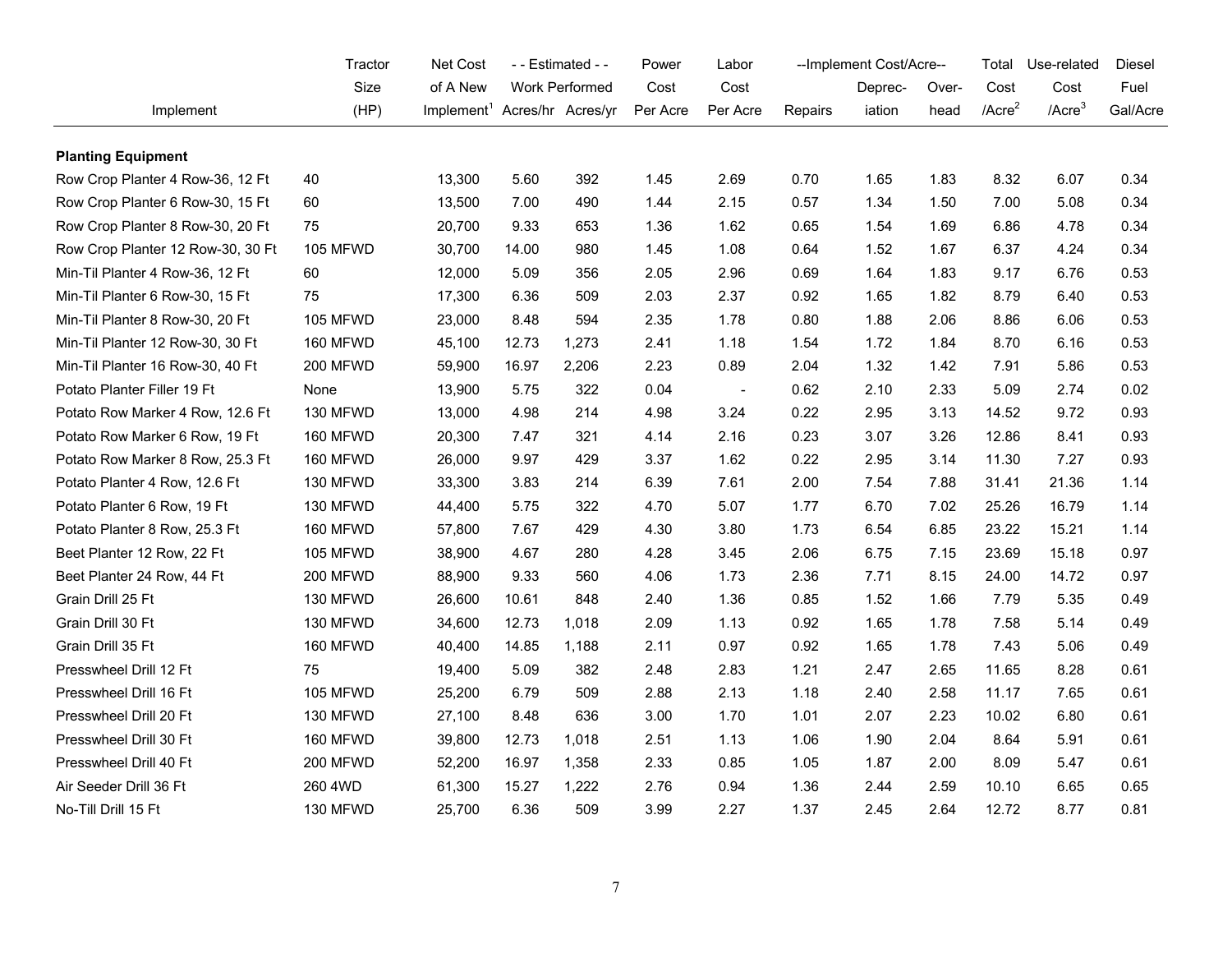|                                          | Tractor  | Net Cost<br>- - Estimated - -            |       | Power          | Labor    |          | --Implement Cost/Acre-- |         | Total | Use-related  | Diesel       |          |
|------------------------------------------|----------|------------------------------------------|-------|----------------|----------|----------|-------------------------|---------|-------|--------------|--------------|----------|
|                                          | Size     | of A New                                 |       | Work Performed | Cost     | Cost     |                         | Deprec- | Over- | Cost         | Cost         | Fuel     |
| Implement                                | (HP)     | Implement <sup>1</sup> Acres/hr Acres/yr |       |                | Per Acre | Per Acre | Repairs                 | iation  | head  | $/$ Acre $2$ | $/$ Acre $3$ | Gal/Acre |
| No-Till Drill 20 Ft                      | 160 MFWD | 40,800                                   | 8.48  | 679            | 3.63     | 1.70     | 1.63                    | 2.92    | 3.11  | 13.00        | 8.84         | 0.81     |
| No-Till Drill 30 Ft                      | 200 MFWD | 60,400                                   | 12.73 | 1,018          | 3.09     | 1.13     | 1.61                    | 2.88    | 3.06  | 11.77        | 7.88         | 0.81     |
| <b>Crop Maintenance Equipment</b>        |          |                                          |       |                |          |          |                         |         |       |              |              |          |
| Cultivator 4 Row-36, 12 Ft               | 75       | 3,800                                    | 6.18  | 618            | 1.99     | 1.77     | 0.14                    | 0.33    | 0.34  | 4.58         | 3.65         | 0.46     |
| Cultivator 6 Row-30, 15 Ft               | 60       | 4,800                                    | 7.73  | 773            | 1.48     | 1.41     | 0.15                    | 0.34    | 0.34  | 3.72         | 3.00         | 0.46     |
| Cultivator 8 Row-30, 20 Ft               | 130 MFWD | 6,400                                    | 10.30 | 1,030          | 2.42     | 1.06     | 0.15                    | 0.34    | 0.34  | 4.31         | 3.15         | 0.46     |
| Cultivator 12 Row-30, 30 Ft              | 160 MFWD | 12,200                                   | 15.45 | 1,545          | 2.02     | 0.71     | 0.19                    | 0.43    | 0.41  | 3.75         | 2.76         | 0.46     |
| Cultivator 16 Row-30, 40 Ft              | 200 MFWD | 15,500                                   | 20.61 | 2,061          | 1.87     | 0.53     | 0.18                    | 0.41    | 0.39  | 3.37         | 2.47         | 0.46     |
| Cultivator High Residue 4 Row-36, 12 Ft  | 75       | 6,700                                    | 6.18  | 618            | 2.17     | 1.77     | 0.25                    | 0.59    | 0.57  | 5.34         | 4.19         | 0.61     |
| Cultivator High Residue 6 Row-30, 15 Ft  | 105 MFWD | 9,200                                    | 7.73  | 773            | 2.62     | 1.41     | 0.28                    | 0.64    | 0.62  | 5.57         | 4.13         | 0.61     |
| Cultivator High Residue 8 Row-30, 20 Ft  | 160 MFWD | 12,500                                   | 10.30 | 1,030          | 2.93     | 1.06     | 0.29                    | 0.66    | 0.62  | 5.56         | 4.07         | 0.61     |
| Cultivator High Residue 12 Row-30, 30 Ft | 225 MFWD | 21,300                                   | 15.45 | 1,545          | 3.03     | 0.71     | 0.32                    | 0.75    | 0.69  | 5.50         | 3.86         | 0.61     |
| Rotary Hoe 15 Ft                         | 75       | 4,100                                    | 18.55 | 1,855          | 0.70     | 0.59     | 0.06                    | 0.13    | 0.12  | 1.60         | 1.28         | 0.18     |
| Rotary Hoe 21 Ft                         | 105 MFWD | 6,500                                    | 25.96 | 2,596          | 0.78     | 0.42     | 0.07                    | 0.15    | 0.13  | 1.55         | 1.17         | 0.18     |
| Rotary Hoe 30 Ft                         | 160 MFWD | 9,700                                    | 37.09 | 3,709          | 0.83     | 0.29     | 0.07                    | 0.15    | 0.14  | 1.49         | 1.11         | 0.18     |
| Potato Cultivator 4 Row, 12.6 Ft         | 75       | 4,800                                    | 5.36  | 778            | 2.37     | 2.04     | 0.33                    | 0.33    | 0.31  | 5.38         | 4.39         | 0.59     |
| Potato Cultivator 6 Row, 19 Ft           | 105 MFWD | 7,200                                    | 8.04  | 1,126          | 2.52     | 1.36     | 0.32                    | 0.35    | 0.33  | 4.87         | 3.75         | 0.59     |
| Sugar Beet Cult 12 Row, 22 Ft            | 105 MFWD | 14,400                                   | 5.60  | 336            | 3.56     | 1.95     | 0.33                    | 2.32    | 2.21  | 10.37        | 7.03         | 0.81     |
| Sugar Beet Cult 24 Row, 44 Ft            | 200 MFWD | 30,600                                   | 11.20 | 672            | 3.38     | 0.98     | 0.35                    | 2.47    | 2.29  | 9.46         | 6.22         | 0.81     |
| Boom Sprayer, Self-Prop 47 Ft            | None     | 59,800                                   | 25.92 | 2,592          | 0.24     | 0.63     | 1.11                    | 1.12    | 1.18  | 4.28         | 2.98         | 0.11     |
| Boom Sprayer, Self-Prop 60 Ft            | None     | 74,500                                   | 33.09 | 3,309          | 0.24     | 0.49     | 1.08                    | 1.09    | 1.15  | 4.06         | 2.79         | 0.11     |
| Boom Sprayer 30 Ft                       | 40       | 4,900                                    | 15.36 | 1,229          | 0.51     | 1.06     | 0.14                    | 0.19    | 0.24  | 2.15         | 1.75         | 0.11     |
| Boom Sprayer 50 Ft                       | 60       | 5,500                                    | 25.61 | 2,561          | 0.41     | 0.63     | 0.10                    | 0.10    | 0.13  | 1.39         | 1.14         | 0.11     |
| Sprayer High Pressure 50 Ft              | 60       | 26,000                                   | 23.64 | 2,364          | 0.44     | 0.69     | 0.53                    | 0.53    | 0.58  | 2.77         | 2.07         | 0.11     |
| Hooded Sprayer 8 Row, 20 Ft              | 40       | 6,800                                    | 10.24 | 819            | 0.78     | 1.59     | 0.30                    | 0.40    | 0.48  | 3.54         | 2.83         | 0.17     |
| Anhydrous Applicator 30 Ft               | 160 MFWD | 19,700                                   | 12.73 | 509            | 2.44     | 1.10     | 0.87                    | 1.88    | 2.04  | 8.32         | 5.59         | 0.55     |
| Fert Spreader 4 T, 40 Ft                 | 60       | 10,100                                   | 23.76 | 713            | 0.44     | 0.59     | 0.22                    | 0.69    | 0.75  | 2.68         | 1.81         | 0.11     |
| Corn Stalk Chopper 12 Ft                 | 60       | 9,000                                    | 4.65  | 465            | 2.22     | 2.48     | 0.65                    | 1.21    | 0.93  | 7.49         | 5.93         | 0.57     |
| Potato Shredder 18 Ft                    | 130 MFWD | 13,200                                   | 6.98  | 698            | 3.73     | 1.65     | 0.63                    | 1.18    | 0.94  | 8.13         | 6.00         | 0.82     |
| Stalk Shredder 20 Ft                     | 130 MFWD | 15,500                                   | 7.76  | 776            | 3.36     | 1.49     | 0.67                    | 1.25    | 1.00  | 7.76         | 5.69         | 0.74     |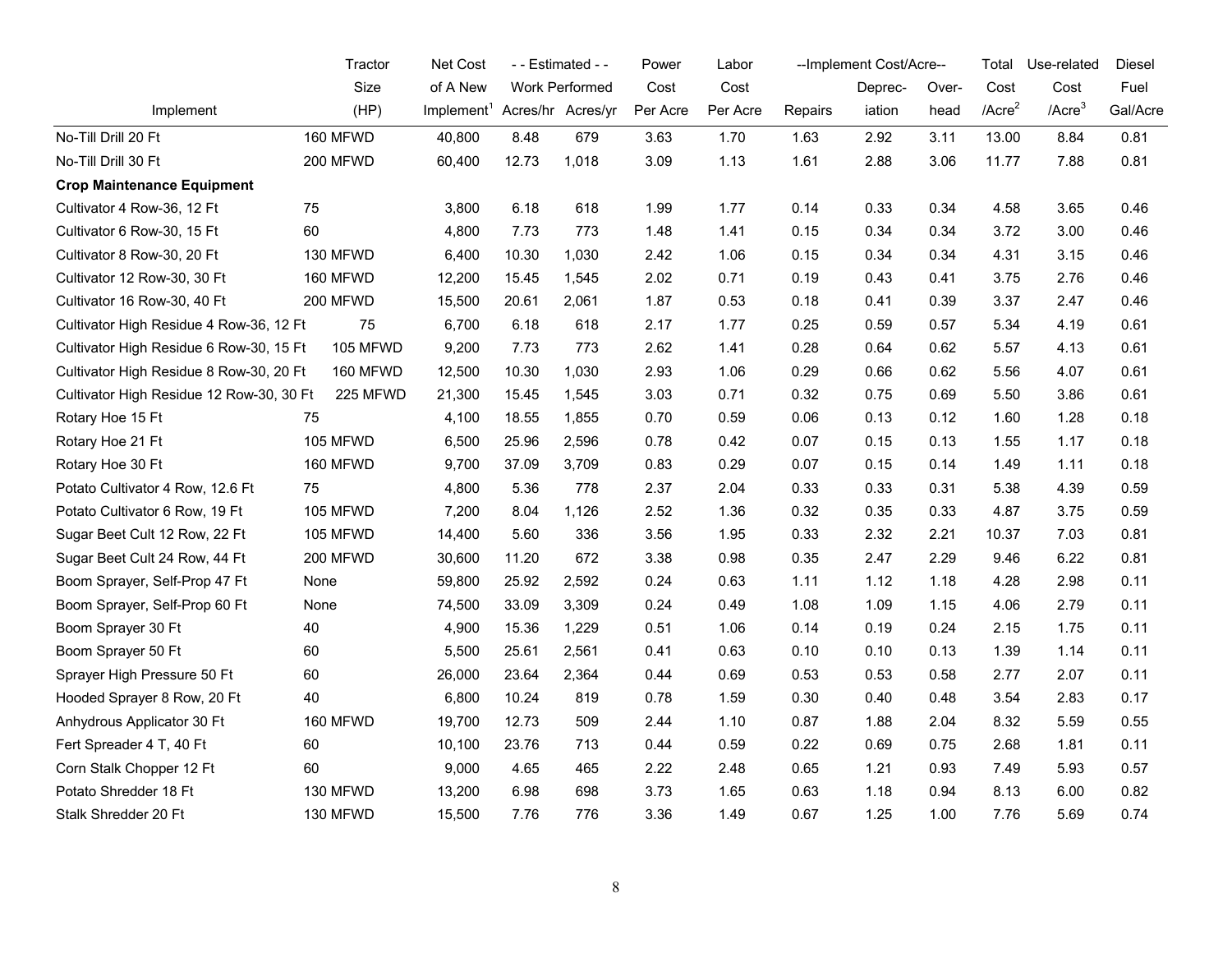|                                 | Tractor        | Net Cost                                 |       | - - Estimated - - | Power    | Labor    |         | --Implement Cost/Acre-- |       | Total        | Use-related  | Diesel   |
|---------------------------------|----------------|------------------------------------------|-------|-------------------|----------|----------|---------|-------------------------|-------|--------------|--------------|----------|
|                                 | Size           | of A New                                 |       | Work Performed    | Cost     | Cost     |         | Deprec-                 | Over- | Cost         | Cost         | Fuel     |
| Implement                       | (HP)           | Implement <sup>1</sup> Acres/hr Acres/yr |       |                   | Per Acre | Per Acre | Repairs | iation                  | head  | $/$ Acre $2$ | $/$ Acre $3$ | Gal/Acre |
| Rock Picker 6 Ft                | 75             | 13,200                                   | 1.42  | 85                | 9.05     | 8.88     | 5.53    | 9.68                    | 7.56  | 40.70        | 30.58        | 2.33     |
| <b>Harvesting Equipment</b>     |                |                                          |       |                   |          |          |         |                         |       |              |              |          |
| Mower-Conditioner 9 Ft          | 40             | 13,300                                   | 4.36  | 349               | 1.82     | 2.65     | 0.59    | 2.38                    | 1.81  | 9.25         | 6.90         | 0.40     |
| Rotary Hay Mower 6 Ft           | 40             | 3,800                                    | 2.91  | 291               | 2.73     | 3.61     | 0.77    | 0.81                    | 0.65  | 8.57         | 7.11         | 0.61     |
| Rotary Mow/Cond 9 Ft            | 75             | 16,000                                   | 6.55  | 524               | 1.96     | 1.68     | 0.42    | 1.91                    | 1.44  | 7.41         | 5.41         | 0.50     |
| Hay Rake (Hyd) 9 Ft             | 40             | 4,500                                    | 3.49  | 698               | 2.27     | 3.01     | 0.35    | 0.40                    | 0.34  | 6.37         | 5.35         | 0.50     |
| Hay Swather-Cond 12 Ft          | 60             | 17,200                                   | 5.82  | 465               | 1.78     | 1.80     | 0.58    | 2.30                    | 1.81  | 8.27         | 5.97         | 0.45     |
| Swather-Cond, Self-Prop 16 Ft   | None           | 63,200                                   | 7.76  | 621               | 0.92     | 1.35     | 0.52    | 6.35                    | 4.72  | 13.87        | 8.69         | 0.40     |
| Grain Swather, Pull Type 18 Ft  | 75             | 10,500                                   | 8.73  | 698               | 1.44     | 1.20     | 0.08    | 0.94                    | 0.82  | 4.48         | 3.24         | 0.35     |
| Grain Swather, Pull Type 21 Ft  | 75             | 15,500                                   | 10.18 | 815               | 1.29     | 1.03     | 0.10    | 1.19                    | 1.00  | 4.60         | 3.25         | 0.35     |
| Grain Swather, Self-Prop 21 Ft  | None           | 55,800                                   | 10.18 | 815               | 0.70     | 1.03     | 0.35    | 4.27                    | 3.22  | 9.58         | 6.01         | 0.30     |
| Hay Baler PTO Twine 12 Ft       | 40             | 16,600                                   | 4.36  | 873               | 1.82     | 3.31     | 1.92    | 1.14                    | 0.94  | 9.13         | 7.65         | 0.40     |
| Round Baler 1000 Lb, 9 Ft       | 60             | 11,200                                   | 3.01  | 603               | 3.31     | 3.87     | 3.19    | 1.11                    | 0.91  | 12.39        | 10.52        | 0.77     |
| Round Baler 1500 Lb, 12 Ft      | 60             | 11,700                                   | 4.02  | 804               | 2.70     | 2.90     | 2.50    | 0.87                    | 0.72  | 9.69         | 8.25         | 0.77     |
| Rd Baler/Wrap 1000 Lb, 9 Ft     | 60             | 21,300                                   | 3.01  | 603               | 3.44     | 3.87     | 6.07    | 2.12                    | 1.68  | 17.17        | 14.53        | 0.88     |
| Large Rectangular Baler 24 Ft   | 130 MFWD       | 56,000                                   | 16.29 | 815               | 1.60     | 0.72     | 0.25    | 4.12                    | 3.26  | 9.95         | 6.18         | 0.35     |
| Forage Harvester 2 Row, 5 Ft    | 105 MFWD       | 25,900                                   | 1.38  | 138               | 14.56    | 10.47    | 3.49    | 11.27                   | 8.96  | 48.75        | 35.19        | 3.35     |
| Forage SP Harvstr 2 Row, 5 Ft   | None           | 159,900                                  | 1.70  | 255               | 6.23     | 8.50     | 5.65    | 39.84                   | 28.32 | 88.55        | 57.12        | 2.71     |
| Forage SP Harvstr 3 Row, 7.5 Ft | None           | 165,600                                  | 2.55  | 382               | 6.23     | 5.67     | 3.90    | 27.51                   | 19.60 | 62.92        | 40.20        | 2.71     |
| Forage SP Harvstr 6 Row, 15 Ft  | None           | 236,600                                  | 5.09  | 764               | 6.23     | 2.83     | 2.79    | 19.65                   | 13.95 | 45.46        | 28.39        | 2.71     |
| Combine Grain Head 20 Ft        | 220 HP Combine | 10,700                                   | 6.79  | 1,358             | 11.38    | 2.13     | 0.18    | 0.51                    | 0.37  | 14.57        | 11.51        | 1.31     |
| Combine Grain Head 30 Ft        | 275 HP Combine | 19,300                                   | 10.18 | 2,036             | 9.42     | 1.42     | 0.22    | 0.61                    | 0.43  | 12.11        | 9.51         | 1.31     |
| Combine Soybean Hd 15 Ft        | 220 HP Combine | 14,500                                   | 4.45  | 891               | 17.38    | 3.24     | 0.38    | 1.05                    | 0.75  | 22.80        | 17.95        | 2.02     |
| Combine Soybean Hd 18 Ft        | 275 HP Combine | 15,900                                   | 5.35  | 1,069             | 17.41    | 2.70     | 0.35    | 0.96                    | 0.69  | 22.11        | 17.30        | 2.02     |
| Combine Soybean Hd 25 Ft        | 275 HP Combine | 18,800                                   | 7.42  | 1,485             | 13.18    | 1.94     | 0.29    | 0.82                    | 0.58  | 16.82        | 13.28        | 2.02     |
| Combine Corn Hd 6 -30, 15 Ft    | 220 HP Combine | 23,500                                   | 4.20  | 840               | 18.19    | 3.44     | 0.65    | 1.81                    | 1.28  | 25.37        | 19.73        | 1.93     |
| Combine Corn Hd 8 -30, 20 Ft    | 220 HP Combine | 30,500                                   | 5.09  | 1,018             | 15.39    | 2.83     | 0.70    | 1.94                    | 1.37  | 22.24        | 17.27        | 1.93     |
| Combine Corn Hd 12 -30, 30 Ft   | 275 HP Combine | 46,900                                   | 7.64  | 1,527             | 12.78    | 1.89     | 0.72    | 1.99                    | 1.39  | 18.76        | 14.49        | 1.93     |
| Potato Windrower 2 Row, 6.3 Ft  | 75             | 33,300                                   | 1.49  | 149               | 8.21     | 7.59     | 5.06    | 13.90                   | 10.47 | 45.24        | 32.34        | 1.88     |
| Potato Windrower 4 Row, 12.6 Ft | 105 MFWD       | 73,100                                   | 2.99  | 299               | 7.10     | 3.80     | 5.56    | 15.26                   | 11.23 | 42.95        | 29.59        | 1.88     |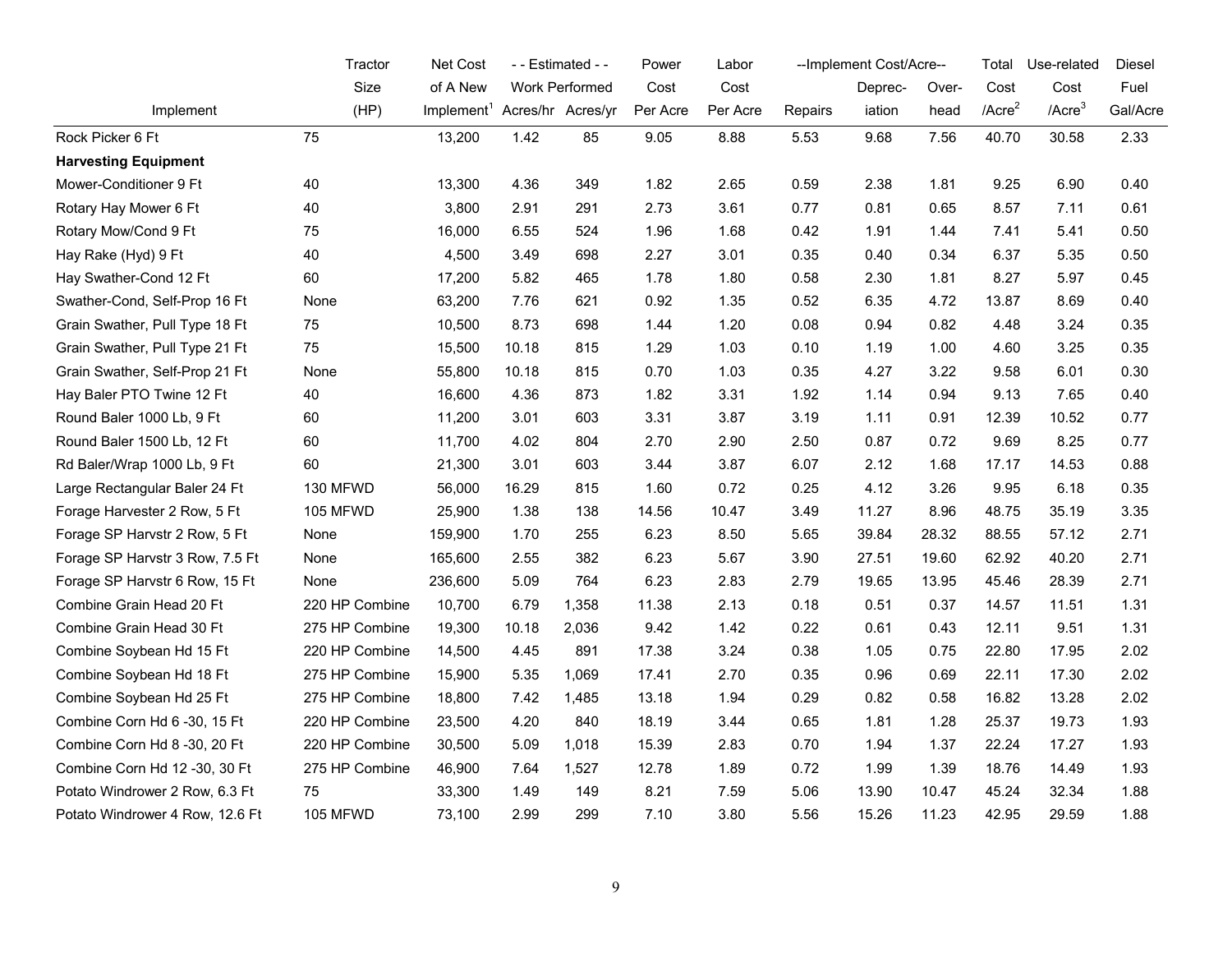|                                      | Tractor         | Net Cost               |       | - - Estimated - - | Power    | Labor    |         | --Implement Cost/Acre-- |       | Total        | Use-related  | Diesel   |
|--------------------------------------|-----------------|------------------------|-------|-------------------|----------|----------|---------|-------------------------|-------|--------------|--------------|----------|
|                                      | Size            | of A New               |       | Work Performed    | Cost     | Cost     |         | Deprec-                 | Over- | Cost         | Cost         | Fuel     |
| Implement                            | (HP)            | Implement <sup>1</sup> |       | Acres/hr Acres/yr | Per Acre | Per Acre | Repairs | iation                  | head  | $/$ Acre $2$ | $/$ Acre $3$ | Gal/Acre |
| Potato Harvester Seed 2 Row, 6.3 Ft  | 130 MFWD        | 70,500                 | 1.38  | 295               | 17.70    | 30.82    | 15.74   | 14.33                   | 11.17 | 89.76        | 72.54        | 3.11     |
| Potato Harvester Seed 4 Row, 12.6 Ft | 130 MFWD        | 111,500                | 2.76  | 590               | 10.64    | 15.41    | 12.44   | 11.33                   | 8.77  | 58.60        | 46.80        | 3.11     |
| Potato Harvester 2 Row, 6.3 Ft       | 130 MFWD        | 57,600                 | 1.84  | 294               | 14.17    | 23.12    | 8.59    | 11.75                   | 9.19  | 66.81        | 53.08        | 3.11     |
| Disk Bean Top Cutter 6 Row, 11 Ft    | <b>105 MFWD</b> | 13,800                 | 6.40  | 512               | 3.14     | 2.25     | 0.47    | 1.60                    | 1.31  | 8.76         | 6.47         | 0.72     |
| Sugar Beet Lifter 4 Row, 7.3 Ft      | 105 MFWD        | 50,200                 | 3.47  | 277               | 5.66     | 4.16     | 9.38    | 10.73                   | 8.48  | 38.41        | 28.11        | 1.22     |
| Sugar Beet Lifter 6 Row, 11 Ft       | 130 MFWD        | 62,200                 | 5.20  | 426               | 5.14     | 2.78     | 7.80    | 8.64                    | 6.84  | 31.21        | 22.76        | 1.22     |
| Sugar Beet Topper 6 Row, 11 Ft       | 75              | 19,900                 | 5.33  | 427               | 2.43     | 2.44     | 1.14    | 2.76                    | 2.26  | 11.04        | 8.09         | 0.64     |
| Sugar Beet Topper 12 Row, 22 Ft      | 160 MFWD        | 47,100                 | 10.67 | 853               | 2.89     | 1.22     | 1.35    | 3.27                    | 2.64  | 11.37        | 7.89         | 0.64     |
| Sugar Beet Wagon 8 Ton, 7.3 Ft       | 75              | 10,700                 | 3.47  | 277               | 4.35     | 3.03     | 0.64    | 2.32                    | 1.98  | 12.32        | 9.29         | 1.52     |
| Sugar Beet Wagon 20 Ton, 11 Ft       | <b>200 MFWD</b> | 43,300                 | 5.20  | 520               | 7.04     | 2.02     | 1.86    | 5.00                    | 3.98  | 19.89        | 13.86        | 1.52     |
| Sugar Beet Wagon 24 Ton, 11 Ft       | 225 MFWD        | 50,000                 | 5.20  | 520               | 8.66     | 2.02     | 2.14    | 5.77                    | 4.57  | 23.16        | 15.76        | 1.52     |
| Hay Stacker 1 Ton, 12 Ft             | 60              | 24,100                 | 4.15  | 829               | 2.74     | 3.48     | 2.93    | 1.74                    | 1.40  | 12.29        | 10.20        | 0.85     |
| Hay Stacker 3 Ton, 12 Ft             | 75              | 35,600                 | 4.84  | 1,064             | 2.71     | 2.98     | 3.91    | 2.01                    | 1.60  | 13.21        | 10.86        | 0.73     |
| Hay Stacker 6 Ton, 12 Ft             | <b>105 MFWD</b> | 57,400                 | 5.53  | 1,548             | 3.40     | 2.61     | 6.12    | 2.22                    | 1.77  | 16.12        | 13.21        | 0.64     |

<sup>1</sup>Net cost of a new unit assumes no trade-in. Farm machinery is exempt from sales tax in Minnesota so no sales tax is included.

<sup>2</sup>Overhead per acre will vary with annual use.

<sup>3</sup>Total cost per acre is total cost per hour divided by acres per hour. Includes fuel, lubricants, repairs and maintenance,, labor, and overhead costs including depreciation. Fuel is included in power cost.

 $2^2$ Use-related cost/acre includes fuel, lubricants, power and equipment repairs and maintenance, labor, and power and equipment depreciation (depreciation is both time-related and use-related). The difference between use-related cost and total cost is that total cost also includes overhead costs (interest, insurance, and housing).